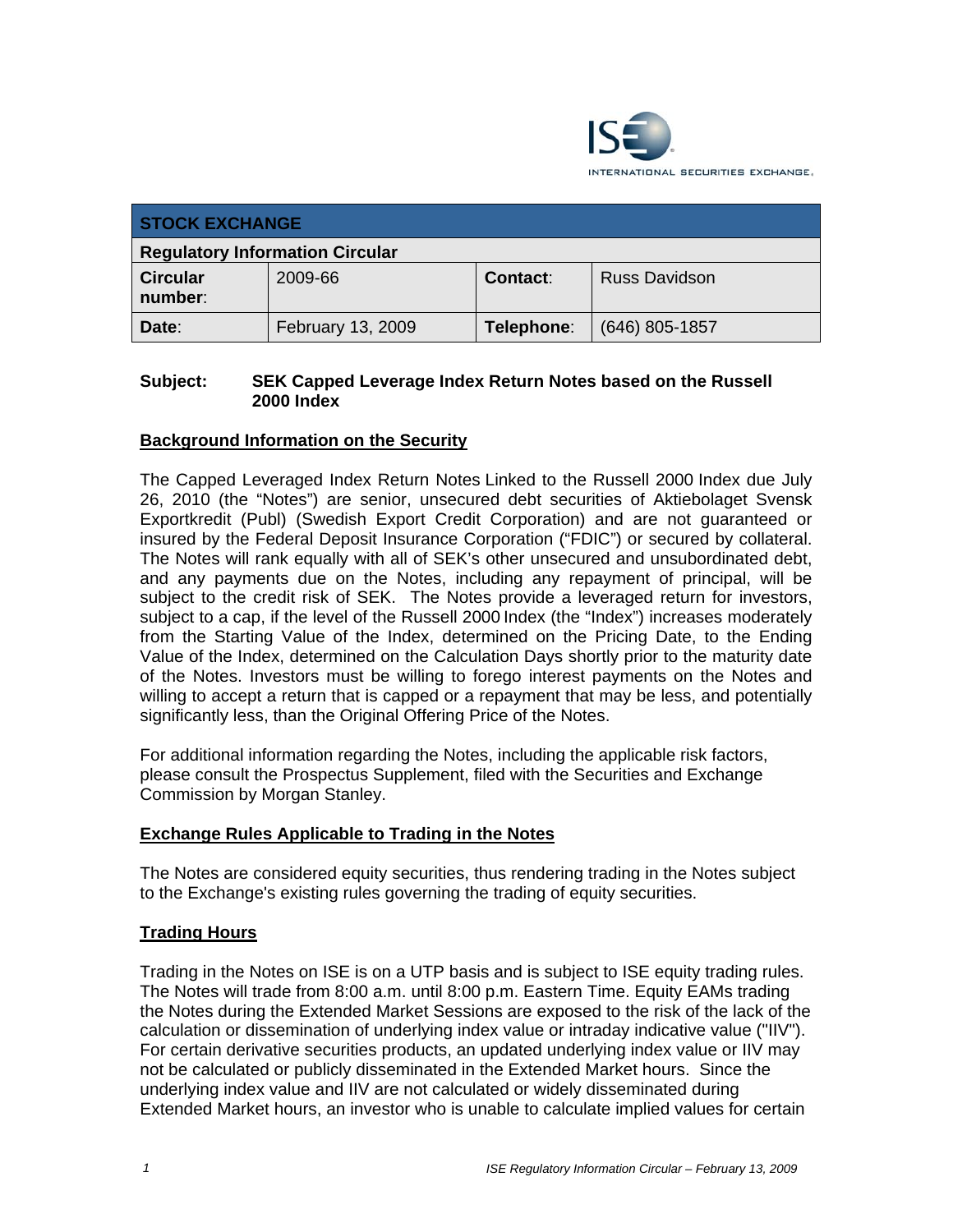derivative securities products during Extended Market hours may be at a disadvantage to market professionals.

## **Trading Halts**

ISE will halt trading in the Shares of a Trust in accordance with ISE Rule 2101(a)(2)(iii). The grounds for a halt under this Rule include a halt by the primary market because it stops trading the Shares and/or a halt because dissemination of the IIV or applicable currency spot price has ceased, or a halt for other regulatory reasons. In addition, ISE will stop trading the Shares of a Trust if the primary market de-lists the Shares.

## **Delivery of a Prospectus**

Pursuant to federal securities laws, investors purchasing Shares must receive a prospectus prior to or concurrently with the confirmation of a transaction. Investors purchasing Shares directly from the Fund (by delivery of the Deposit Amount) must also receive a prospectus.

Prospectuses may be obtained through the Distributor or on the Fund's website. The Prospectus does not contain all of the information set forth in the registration statement (including the exhibits to the registration statement), parts of which have been omitted in accordance with the rules and regulations of the SEC. For further information about the Fund, please refer to the Trust's registration statement.

**This Regulatory Information Circular is not a statutory Prospectus. Equity EAMs should consult the Trust's Registration Statement, SAI, Prospectus and the Fund's website for relevant information.**